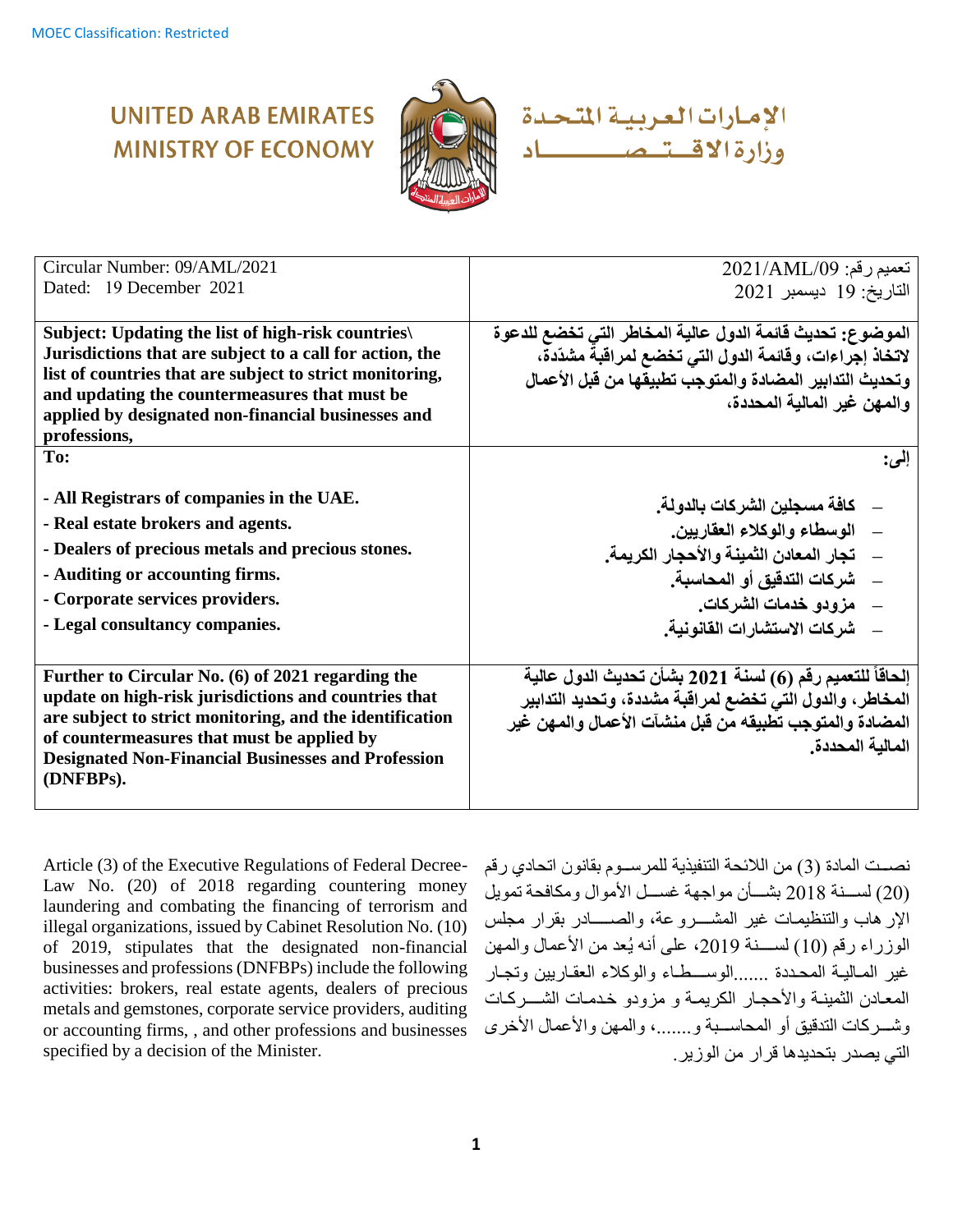

الإمارات العربية المتحدة وزارة الأقستى ص ا ساد

And regarding the Cabinet Resolution No. (3/1W) of 2019 concerning the approval of considering the Ministry of Economy as a supervisory authority for business owners and non-financial businesses and professions designated in the state.

**UNITED ARAB EMIRATES** 

**MINISTRY OF FCONOMY** 

- With reference to Article (22) of the Cabinet Decision no. (10) of 2019 (the 2019 Cabinet Decision) concerning implementing the regulation Federal Decree Law no. (20) of 2018 stipulates that **:-**
	- 1- **Financial Institutions and DNFBPs shall implement enhanced due diligence measures proportionate to the risk level that might arise from business relationships and transactions with natural or legal persons from high-risk jurisdictions.**
	- **2- Financial Institutions and DNFBPs shall implement the countermeasures as defined by the Committee regarding High-Risk Jurisdictions".**
- Pursuant to FATF Public Statement on high-risk jurisdictions in terms of money laundering (ML) and terrorist financing (TF) issued on the October  $19<sup>th</sup> 2018$ , calling on the supervisory authorities to verify adherence of FIs, DNFBPs, and NPOs subject to their supervision with procedures to be applied in relation to the above-mentioned FATF Public Statement **and subsequent updates issued by the FATF in that regard,**

وإبماءً إلى قرار مجلس الوزراء رقم (1/3و) لسبينة 2019 بشسأن اعتماد وزار ة الاقتصــاد كجهة ر قابية على أصـحاب الأعمال والمهن غير المالية المحددة بالدولة.

- وبالإشارة للمــادة (22) من قرار مجلس الوزراء رقم (10) لسنة 2019 في شأن اللائحة التنفيذية للمرسوم بقانون اتحادي رقم 20( لسنة 2018د والتي تنص صلى ما يلي:
- -1 **يجب على المنشآت المالية واألعمال والمهن غير المالية المحددة تطبيق تدابير العناية الواجبة المعززة بالتناسب مع درجة المخاطر التي قد تنشأ من عالقات عمل أو عمليات مع شخص طبيعي أو اعتباري من دولة عالية المخاطر.**
- **-2 يجب على المنشآت المالية واألعمال والمهن غير المالية المحددة تطبيق التدابير فيما يتعلق بالدول عالية المخاطر".**
- وبشـأن اعتماد البيان العام الصـادر من مجموعة فاتف بخصـوص الدول عالية المخاطر في مجال غســـل الأموال وتمويل الإرهاب الصسسادر بتاريخ 19 أكتوبر 2018، الذي يحث الجهات الرقابية بالتحقق من التزام المنشـــات المالية، والأعمال والمـهن غير المالية المحددة، والجمعيات غير الهادفة للربح الخاضسعة لإشسر افها بتطبيق التدابير الواجب اتحاذها بشسأن البيان العام المشسار إليه، **وما سيصدر عن المجموعة من تحديثات الحقــة ذات صلة.**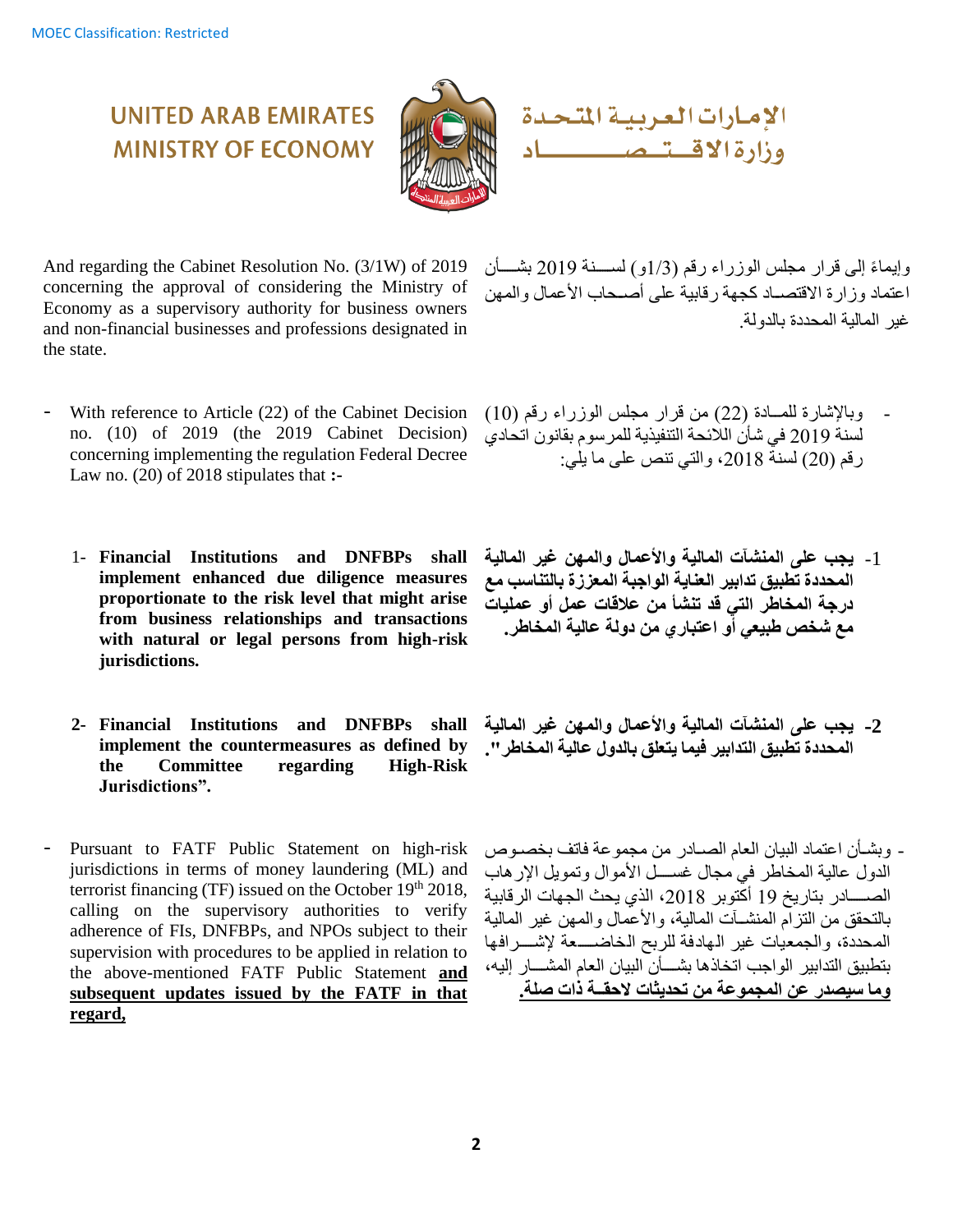

الإمارات العربية المتحدة وزارة الاقستىمىس ـــــاد

**The Ministry of Economy calls upon owners of designated non-financial businesses and professions to take the following measures and procedures:**

**UNITED ARAB EMIRATES** 

**MINISTRY OF ECONOMY** 

- 1. To adopt the list of high-risk jurisdictions in the field of money laundering, terrorist financing, and proliferation financing in accordance with the FATF public statement on the list of high-risk jurisdictions subject to a Call for Action (the Black List), and adopt the countermeasures contained in the interpretive note to Recommendation 19.
- 2. The list of Jurisdictions under Increased Monitoring (the Gray List), shall be adopted along with the requirements to implement procedures by DNFBPs that may include enhanced due diligence measures referred to in the interpretive note to Recommendation 10 as well as Article (4) of the 2019 Cabinet Decision, and in proportion to the degree of risk to these jurisdictions.
- 3. To view the black and gray lists and the countermeasures referred to in items (1) and (2) above, please visit the following National Committee website: <https://www.namlcftc.gov.ae/ar/>
	- 4. The Secretariat of the National Anti-Money Laundering and Combating Financing of Terrorism and Financing of Illegal Organizations Committee shall update the URL link to the Black List and Gray List on its website upon occurrence of the following:
	- (A) Any update or amendment made by the FATF regarding the Black List or Gray List.
	- (B) Any updates or amendments made by the Committee regarding High-Risk Jurisdictions or Jurisdictions under Increased Monitoring.

**وبناء على ما سبق تهيب وزارة االقتصاد أصحاب األعمال والمهن غير المالية المحددة اتخاذ اإلجراءات والتدابير اآلتية:**

- 1. اعتماد قائمة الدول عالية المخاطر في مجال غسل الأموال وتمويل الإرهاب وتمويل انتشار التسلح طبقاً للبيان العام لمجمو عة فاتف بشأن قائمة الدول عالية المخاطر (القائمة السوداء) واعتماد التدابير المضادة
- 2. اعتماد قائمة الدول التي تخضع لرقابة مشددة (القائمة الر مادية) بالإضافـة إلى متطلبات تطبيق الإجر اءات من قبل منشآت الأعمال والمهن غبر المالية المحددة، والتي قد تشمل تدابير العناية الواجبة المعز ز ة وفقا للمذكر ة التفسير ية للتوصية 10، والمادة 4 من اللائحة التنفيذية للمرسوم بقانون اتحادي 20 لسنة 2018 المعدل المشار إليهد ووما يتناسب مع درسة المخاطر لهذه الدول.
- 3. للاطلاع على القائمتين السوداء والرمادية والتدابير المضادة المشار إليها في البندين (1) و(2) أعلاه على الدخول الى الموقع الالكتروني للجنة الوطنية التالي: <https://www.namlcftc.gov.ae/ar/>
- 4. تقوم اللجنة الوطنية لمواجهة غسل الأموال ومكافحة تمويل الإرهاب والتنظيمات غير المشروعة بتحديث الرابط لـ (القائمة السوداء) و (القائمة الرمادية) في موقعها الالكتروني في الحالتين أدناه:
- أ. أي تحديثات أو تعديل تقوم به مجموعة العمل المالي (فاتف) على القائمة السوداء أو القائمة الرمادية.
- ب. أي تحديثات أو تعديل تقوم به اللجنة الوطنية من تلقاء نفسها علَّى قائمة الدول عالية المخاطر أو الخاضعة للرقابة المشدد .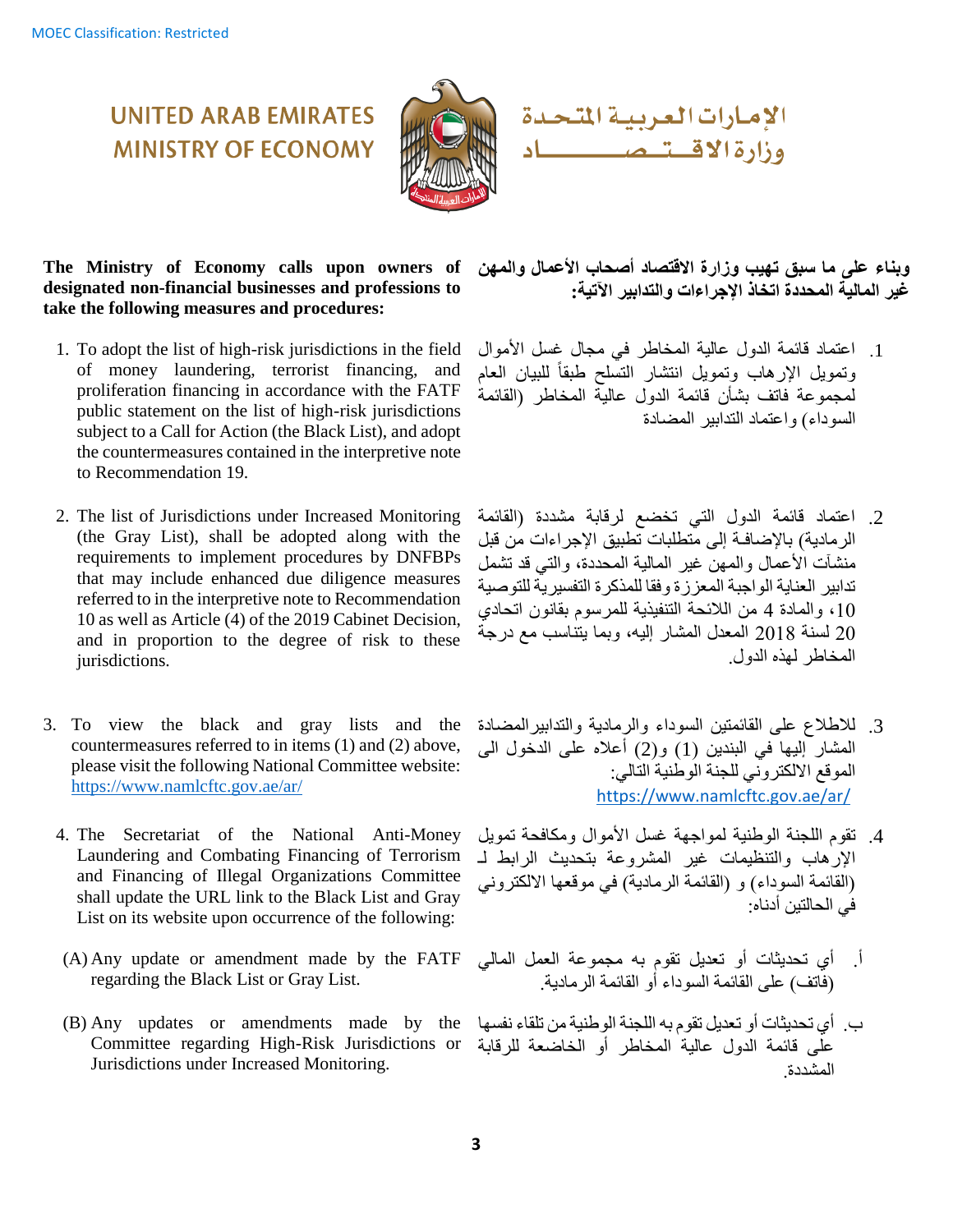### **UNITED ARAB EMIRATES MINISTRY OF ECONOMY**



**5.** All DNFBPs in the United Arab Emirates (UAE) shall verify and review the lists and information issued by the FATF and the Committee (as amended and current at that time) on a regular basis, and shall take such into account when establishing and implementing countermeasures and/or enhanced due diligence measures as appropriate and proportionate to the level of risks. All of these entities also re-evaluate implementation of due diligence measures in consistency with the degree of risks, in respect of countries removed from those lists by FATAF.

6. All DNFBPs must implement the countermeasures requirements mentioned in this circular.

### **Jurisdictions under Increased Monitoring (The Gray** List and jurisdictions on it):

DNFBPs in the UAE shall on a regular basis review the Gray List and weaknesses identified in it, and take them into account when devising and applying risk-based compliance measures.

Due diligence measures taken by DNFBPs shall in all cases be proportionate to the risks posed from business relationships and transactions with natural or legal persons from such jurisdictions and be effective to minimize such risks. The measures taken may require the application of enhanced customer due diligence depending on the circumstances referred to at paragraph 20 to the interpretive note of Recommendation 10 as well as Article (4) of the 2019 Cabinet Decision.

#### **High Risk Jurisdictions (The Black List and jurisdictions on it):**

الإمارات العربية المتحدة وزارة الاقستىمسس المستطف

- 5. على كافة منشآت الأعمال والمهن غير المالية المحددة في الدولة، التحقق من القوائم والمعلومات المعلنة من قبل مجمـــو عة العمل المالي (فاتف) واللّجنــة (حسبما يتم تعديلها وتكون سارية في ذلك الوقت)، ومر اجعتها بشكلُ منتظم، وأخذها في الاعتبار عند وضع وتطبيق التدابير المضادة وتدابير العناية الواجبة المعز ز ة بحسب الأحوال وبما يتناسب مع مستوى المخاطر. كما تقوم جميع تلك الجهات بإعادة تقييم اتخاذ تدابير العناية الواجبة على نحو يتوافق مع درجة المخاطر فيما يتعلق بالدول التي تم از التها من تلك القوائم من قبل مجمو عة فاتف.
- 6. على جميع منشآت الأعمال والمهن غير المالية المحددة تنفيذ متطّلبات التدابير المضادة المذكّورة في هذا التعميم.

### **الدول الخاضعة للمراقبة المشددة )القائمة الرمادية(:**

تلتز م جمــيع منشـــــات الأعمال والمـهن غير المالية المحـــددة بالدولة بمراجعة القائمة الرمادية على أساس منتظم ونقاط الضعف المحددة فيها، وأخذها في الاعتبار عند وضع وتطبيق تدابير الامتثال القائمة على المخاطر .

ويجب أن تكون تدابير العناية الواجبة التي تتخذها منشآت الأعمال والمهن غير المالية المحددة في جميع الحالات متناسبة مع المخاطر التي تنجم عن علاقات العمل والمعاملات مع أشخاص طّبيعيين أو اعتبّاريين من هذه الدول، وأن تكون فعّالة بما يكفي لتخفيف هذه المخاطر. وقد تتطلب التدابير المتخذة تطــــبيق تدابير العناية الواجبة المعــــززة للعملاء، حسبمــا تقتضي الظروف المشار إليها في الفقرة (20) من المذكرة التفسيرية للتوصية (10) لمجموعة العمل المالي، والمادة (4) من قرار مجلس الوزراء لسنة 2019.

**الدول عالية المخاطر الخاضعة لإلجراءات الالزمة )القائمة السوداء(:**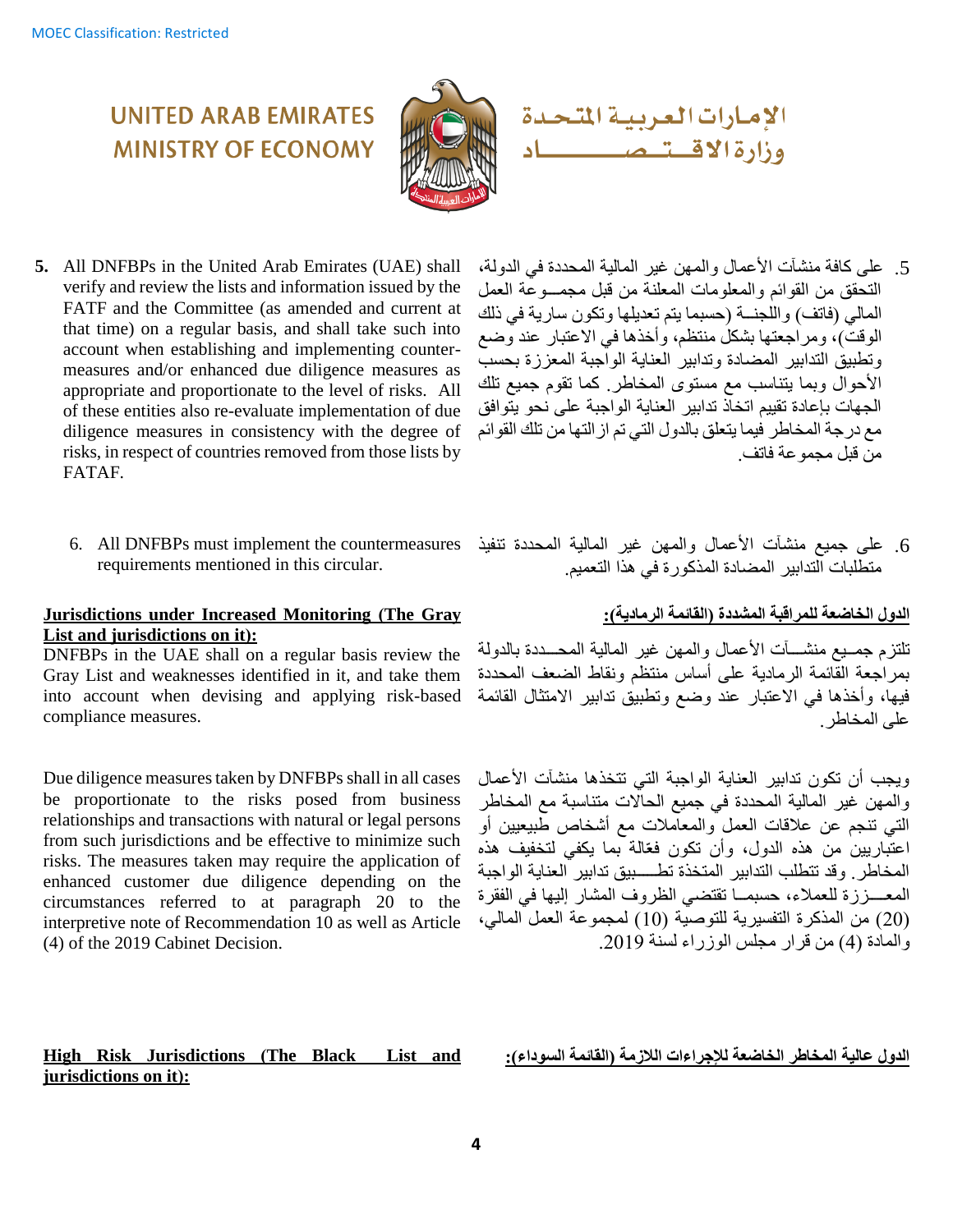

ــــاد

**UNITED ARAB EMIRATES MINISTRY OF ECONOMY** 

All DNFBPs shall apply enhanced due diligence measures to all business relationships and transactions with jurisdictions on the Black List, including natural persons and legal entities and those acting on their behalf, in addition to the countermeasures listed below:

- **1.** All DNFBPs prohibit the establishment of any branches or representative offices in the blacklisted countries.
- **2.** All DNFBPs shall comply with their internal reporting mechanisms on monitoring transactions and activities pertaining to jurisdictions on the Black List, and submit suspicious transaction reporting to the FIU where relevant, using the existing template pertaining to jurisdictions on the Black List reports in goAML (High Risk Jurisdiction and High Risk Jurisdiction Activity).
- **3.** All DNFBPs, are prohibited from relying on third parties located in jurisdictions on the Black List to perform their due diligence procedures.
	- All DNFBPs, must abide to implement the requirements to comply with targeted financial sanctions per United Nations Security Council resolutions and Cabinet Resolution No. (74) of 2020, to protect the financial and non-financial sectors in the country of money laundering, terrorist financing, and proliferation of weapons of mass destruction crimes.

يتعين على جميع منشآت الأعمال والمهن غير المالية المحددة، تطبيق ندابير العناية الواجبة المعززة على جميع علاقات العمل والمعاملات مع الدول المدرجة في القائمة السوداء، بما في ذلك الأشخاص الطبيعيون والأشخاص الاعتباريون، ومن يتصرفون نيابة عنهم، بالإضافة للتدابير المضادة الوار د أدناه:

وزارة الاقستىمس

الإمارات العربية المتحدة

- 1. يجب على جميع منشآت الأعمال والمهن غير المالية المحددة، منع إنشاء أي فروع أو مكاتب تمثيل في الدول المدرجة في القائمة السوداء.
- 2. يجب على جميع منشآت الأعمال والمهن غير المالية المحددة الامتثال لآليات الإبلاغ الداخلية المتعلقة بمراقبة المعاملات و الأنشطة المر تبطة بالدول المدر جة في القائمة السوداء وتقديم تقارير عن المعاملات المشبوهة إلى وحدة المعلومات المالية، عند الاقتضاء، باستخدام نماذج التقارير الحالية الخاصة بالدول المدرجة في القائمة السوداء في المنصة الرقمية لوحدة المعلومات المالية (goAML (دولة صالية الم اطر ونشاط في دولة صالية المخاطر )
- 3. يحظر على جميع منشآت الأعمال والمهن غير المالية المحددة الاعتماد على أطراف ثالثة متواجدة في الدول المدرجة في القائمة السوداء في القيام بإجراءات العناية الواجبة.
- على جميع منشآت الأعمال والمهن غير المالية المحددة بالنز امها بتطبيق متطلبات الامتثال للعقو بات المالية المستهدفة وفقًا لقرارات مجلس الأمن التابع للأمم المتحدة، وقرار مجلس الوزراء رقم (74) لسنة 2020، لحماية القطاعات المالية وغير المالية في الدولة من جرائم غسل الأموال وتمويل الإرهاب وتمويل انتشار أسلحة الدمار الشامل.